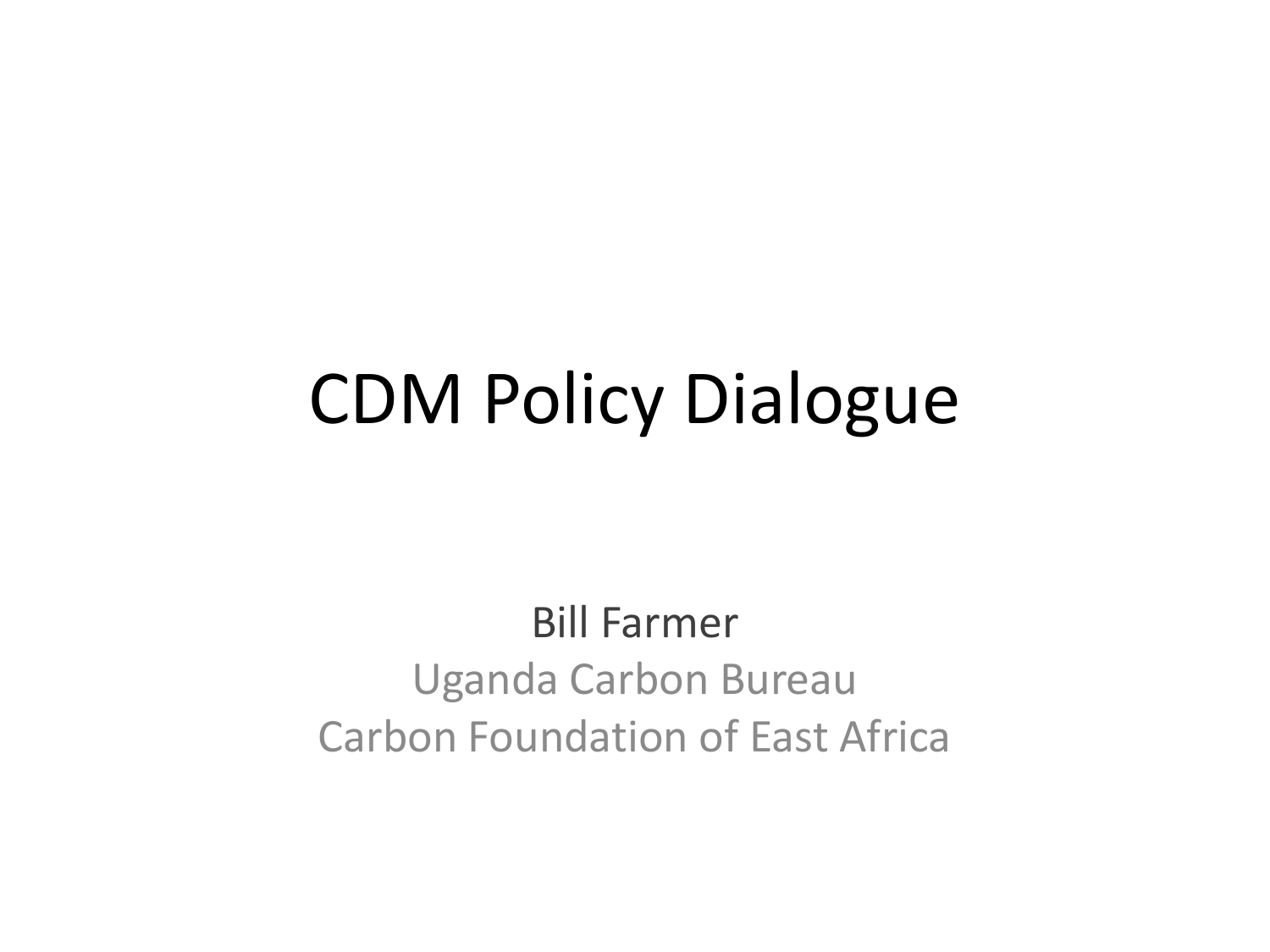## Great that it's happening

- Enough lessons have been learned it's time for a tune up
- It builds on the new commitment to openness
- Africa has a chance to make CDM 'fitter for purpose'
- If we don't make our input we can't be heard
- We've shown with PoAs that appropriate tools get results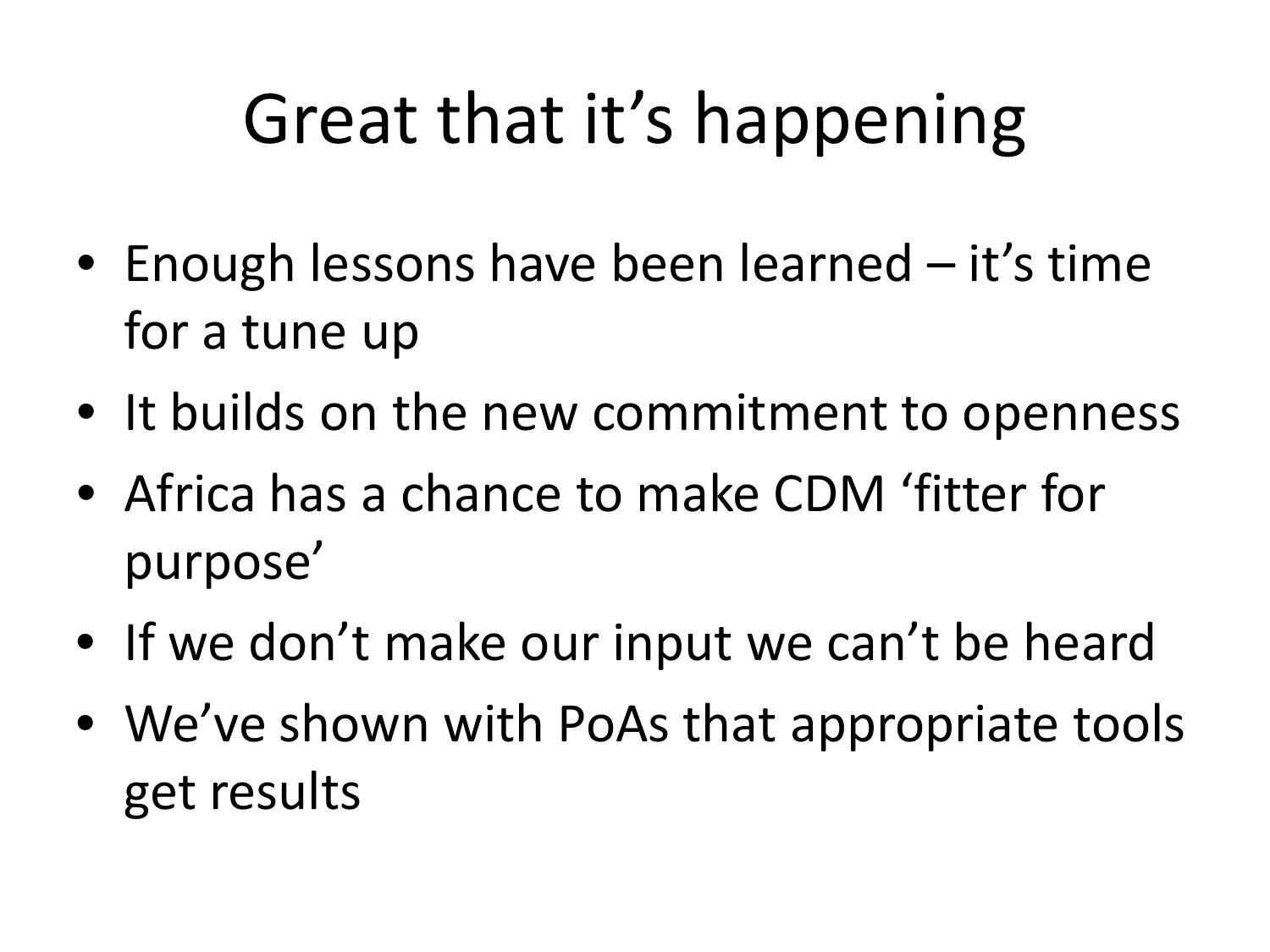## Advice to the Policy Dialogue Panel

- Don't scrap CDM fix it
- Listen to the African users' suggestions-they are practical, and are aimed at:
	- fairness, (Impact)
	- ease of use, (Governance)
	- improving quality, setting standards of excellence, (Context)
	- expanding usage, (Impact)
	- maintaining credibility (Impact & Context)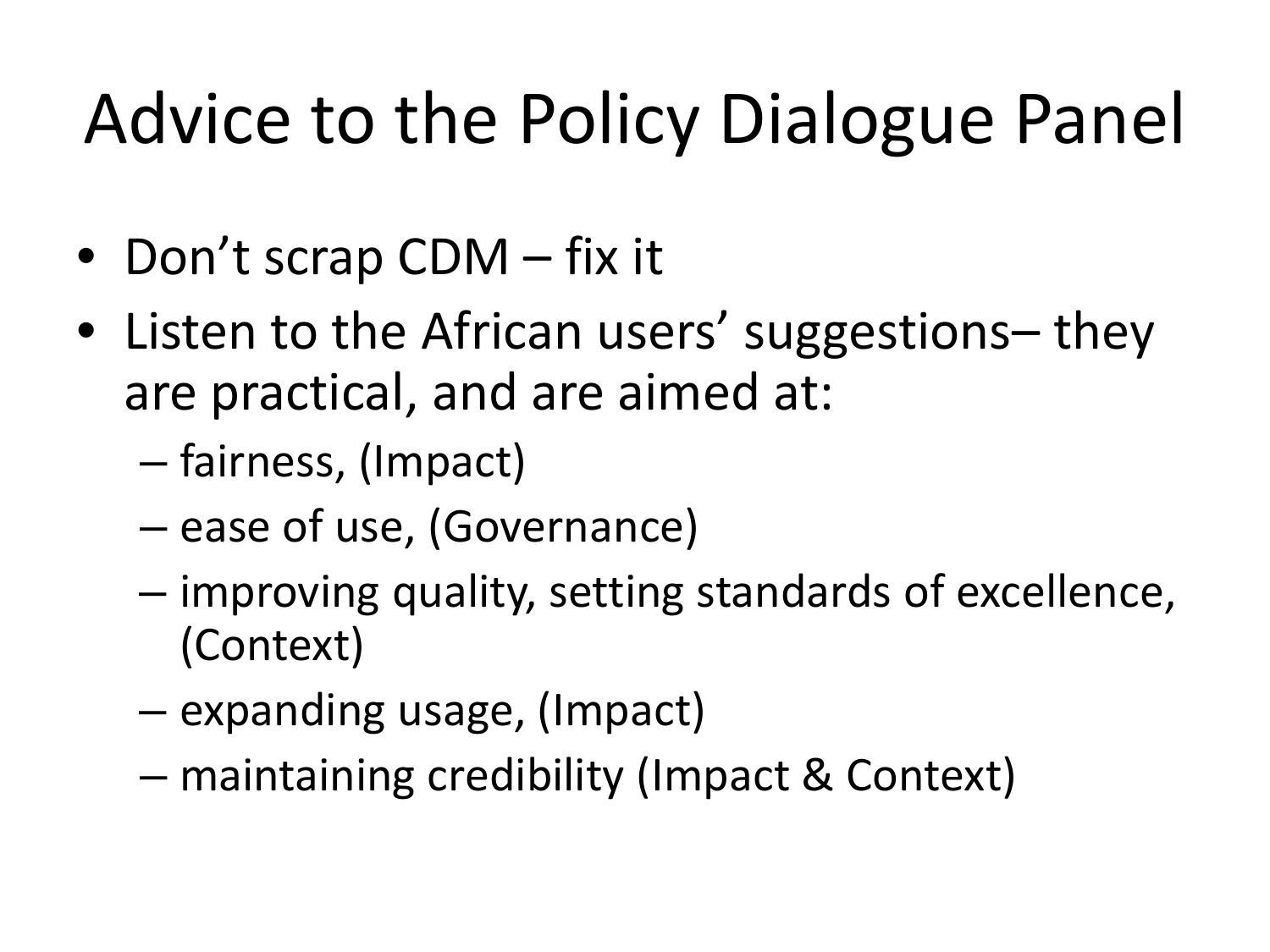# Emissions Reductions Sustainable Development

- Get the balance right
- Simplify the CER work Beef up the development content
- Add a user 'helpline'
- Why do we need to add other co-standards e.g. Gold Standard, CCBA – CDM should be enough

✔

**?**

- Add a fair trade dimension
- The brand is solid, reputable, permanent, trusted, credible, marketable – a powerful base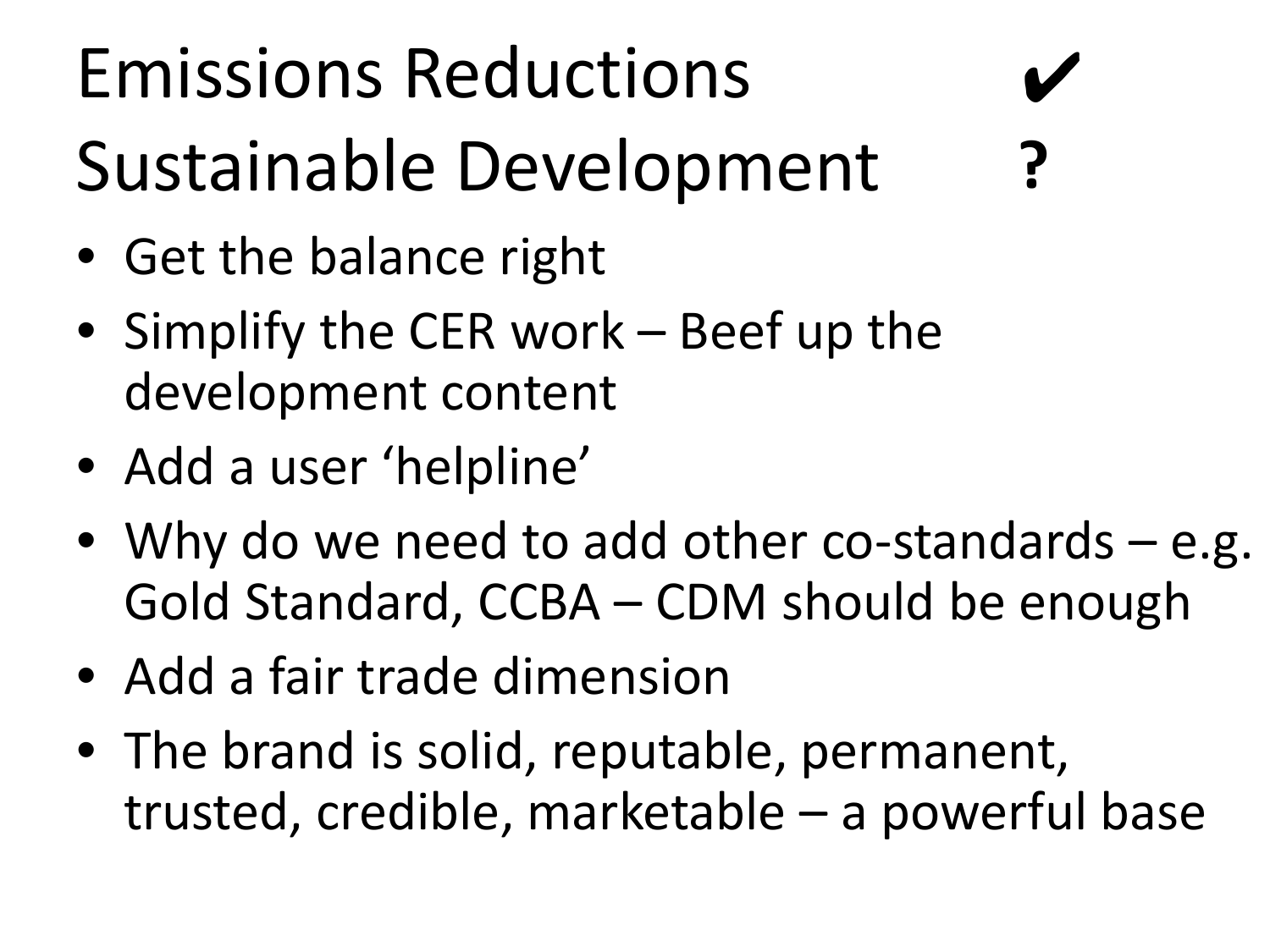## What's wrong with being user-friendly?

#### CDM Report card

- **English** could do better
- **Governance** simplify, streamline, speed up
- **Clarity** even more revision is needed
- **Promotion** hit or miss
- **Speed**  legendary…
- **Efficiency** good in parts, \*!\*! In others
- **Riskiness** packed with surprises
- **Cost** a real barrier; thank goodness for PoAs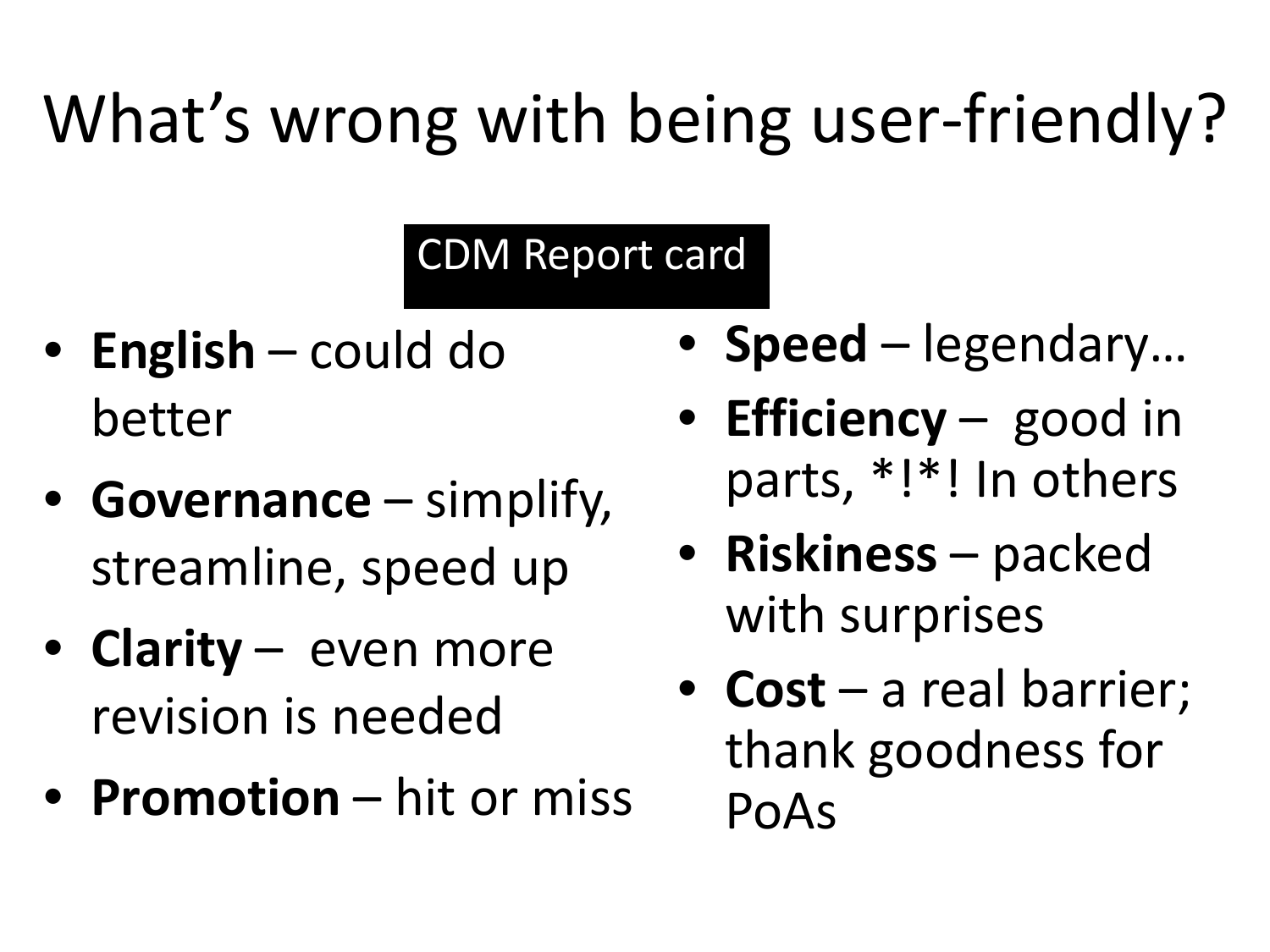### A Cleaner Development Mechanism

- Scales up emission reductions and supports good development in 'equal' measure
- Puts carbon finance to work in Africa avoids windfall profits/unfair capture
- Goes beyond 'donor' funding and government funding horizons
- Creates funding certainty, and operates as an efficient and timely partnership

**It can be achieved….**